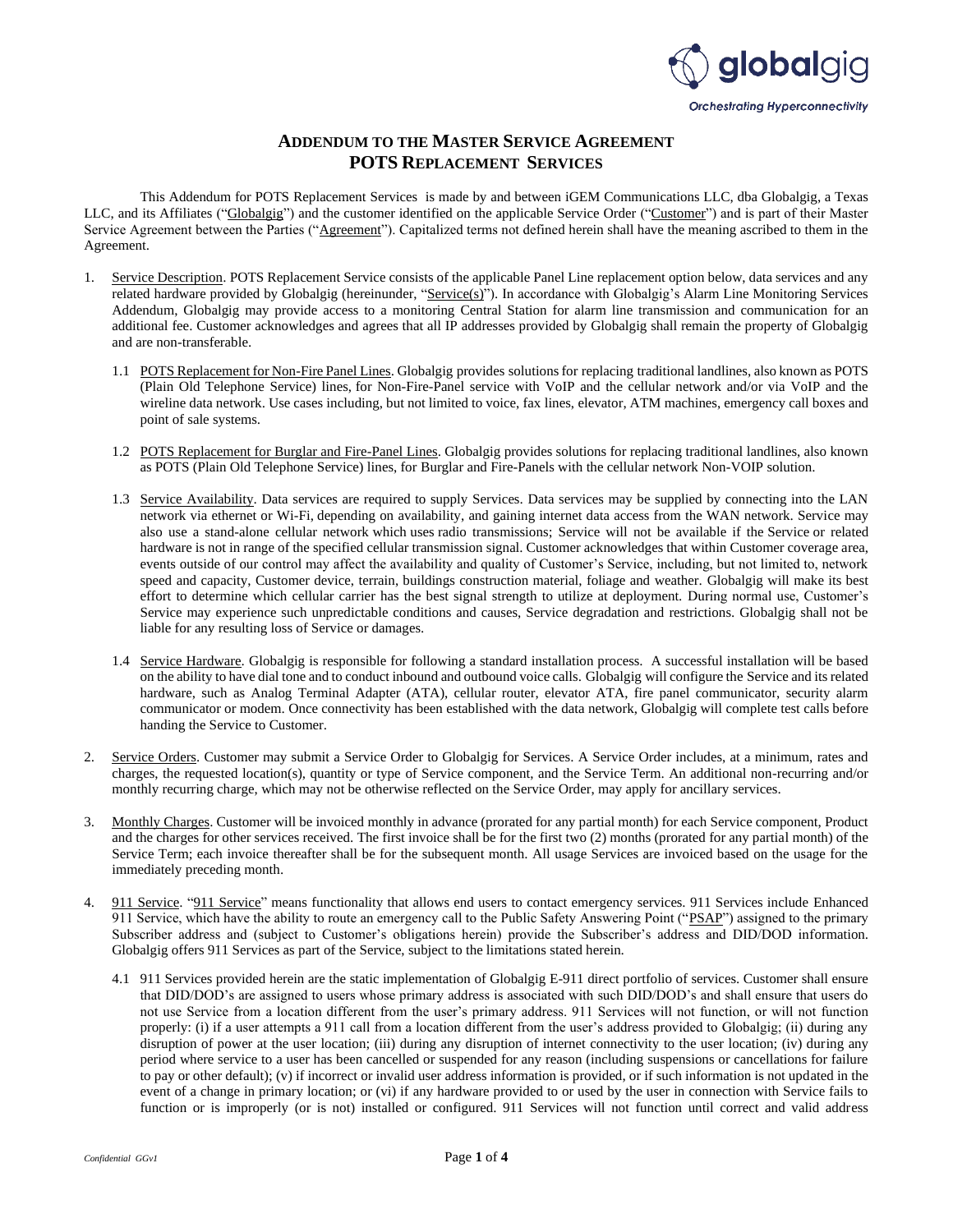information has been input into the appropriate database(s), which may occur shortly after initial Service activation including following Port-Ins under Section 5 below.

- 4.2 Globalgig may determine, in its reasonable discretion, that 911 Service limitations or requirements are different than those stated herein are necessary or advisable based on Globalgig's interpretation of currently evolving 911 Service laws, rules and regulations, Customer agrees to negotiate modifications to this Section as requested by Globalgig, and if agreement respecting the same cannot be reached, Globalgig may terminate the affected 911 Service without liability.
- 5. Local Number Portability. Globalgig offers the following local number portability services.
	- 5.1 Porting In. Upon submission of a Service Order, Customer may (in accordance with Globalgig's standard operating procedures, and then-current LNP Service Reference Guide) port a geographically relevant telephone number to Globalgig ("Port-In") for use with POTS Line Replacement Service. Customer represents and warrants that it has all necessary rights and authority necessary for any Port-In and will provide copies of letters of authority authorizing the same upon request. Customer shall indemnify, defend and hold harmless Globalgig and its Affiliates from any third-party Claim related to or arising out of any Port-In (or request for Port-In or Port-In cancellation). Port-In requests may not be available for an existing number if line restrictions (i.e., non-published number) apply. In such event, a new number will be assigned by Globalgig for the applicable line.
	- 5.2 Porting Out. Globalgig may receive requests to port a telephone number currently assigned to a Subscriber to a third-party provider ("Port-Out"). Prior notice of Port-Outs will not be provided; Globalgig will provide a report of subsequent Port-Outs in accordance with the LNP Reference Guide. Globalgig will support valid Port Out requests in accordance with Globalgig's standard operating procedures, including those procedures described in Globalgig's current LNP Service Reference Guide.
- 6. Customer Responsibilities. To ensure that Services operate properly, Customer acknowledges and agrees that it will:
	- 6.1 Contact Globalgig immediately once Customer is aware of a loss in dial tone or the ability to dial out.
	- 6.2 Provide for a safe and appropriate environment for the Service any related hardware.
	- 6.3 Be responsible for the implementation of security procedures and standards with respect to use of and access to the Service. Customer is responsible for providing protection to prevent illegal access to the Service. Customer shall provide Globalgig with reasonable access to each Service location listed on a Service Order as necessary for Globalgig to review, install, inspect, maintain or repair any Service. Globalgig may perform an installation review of each Service location prior to installation of the Service at that location. Customer shall be responsible, at its own expense, for all site preparation activities necessary for delivery and installation of the Service and the installation and ongoing provision of Service, including, but not limited to, providing electrical or other utility service, the relocation of Customer's equipment, furniture and furnishings as necessary to access Services.
	- 6.4 GLOBALGIG'S BATTERY BACK-UP SERVICE IS REQUIRED FOR FIRE ALARM AND BURGLAR ALARM COMMUNICATORS. IF CUSTOMER DOES NOT PURCHASE GLOBALGIG'S BATTERY BACK-UP SERVICE, THEN CUSTOMER IS RESPONSIBLE FOR PROVIDING UNINTERRUPTED AC POWER TO THE SERVICE. ANY POWER INTERRUPTION MAY RESULT IN A LOSS OF SERVICE INCLUDING 911 SERVICE AND SIMILAR EMERGENCY SERVICES. THEREFORE, CUSTOMER MUST ARRANGE FOR BACKUP POWER FOR THE SERVICE OR ALTERNATIVE 911 SERVICE NOT DEPENDENT ON CONTINUOUS AVAILABILITY OF AC POWER TO ENABLE OPERATION.
	- 6.5 Customer understands and agrees that, notwithstanding any other provision to the contrary, all hardware installed or provided by Globalgig are and shall always remain the property of Globalgig, shall not become a fixture to the Service location. Upon termination or expiration of Service, Customer agrees to return to Globalgig all hardware (other than hardware Customer has purchased) which Globalgig has provided to Customer, and to cease use of all hardware. All hardware must be returned to Globalgig at any time Services are disconnected in the same condition in which they were received subject to ordinary wear and tear. In the event such hardware are not returned to Globalgig within ten (10) calendar days following such termination or expiration, Globalgig reserves the right to charge Customer, and Customer agrees to pay, the then-current list price of the unreturned hardware.
- 7. Rights to Limit, Suspend or Terminate. Globalgig may limit, suspend or terminate Service for any good cause, including, but not limited to: (1) if Customer: (a) breaches this Addendum; (b) resells Service; (c) uses Service for any illegal purpose, including use that violates trade and economic sanctions and prohibitions promulgated by any governmental agency; or (d) installs, deploys or uses any regeneration equipment or similar mechanism (for example, a repeater) to originate, amplify, enhance, retransmit or regenerate an RF signal without Globalgig permission; or (2) if Customer and/or any end user of Customer: (a) engages in abusive messaging or calling; (b) modifies any Products from its manufacturer's specifications; or (c) uses Service in a way that negatively affects Globalgig and/or underlying mobile network and/or other customers. Globalgig can also temporarily limit Service for any operational or governmental reason.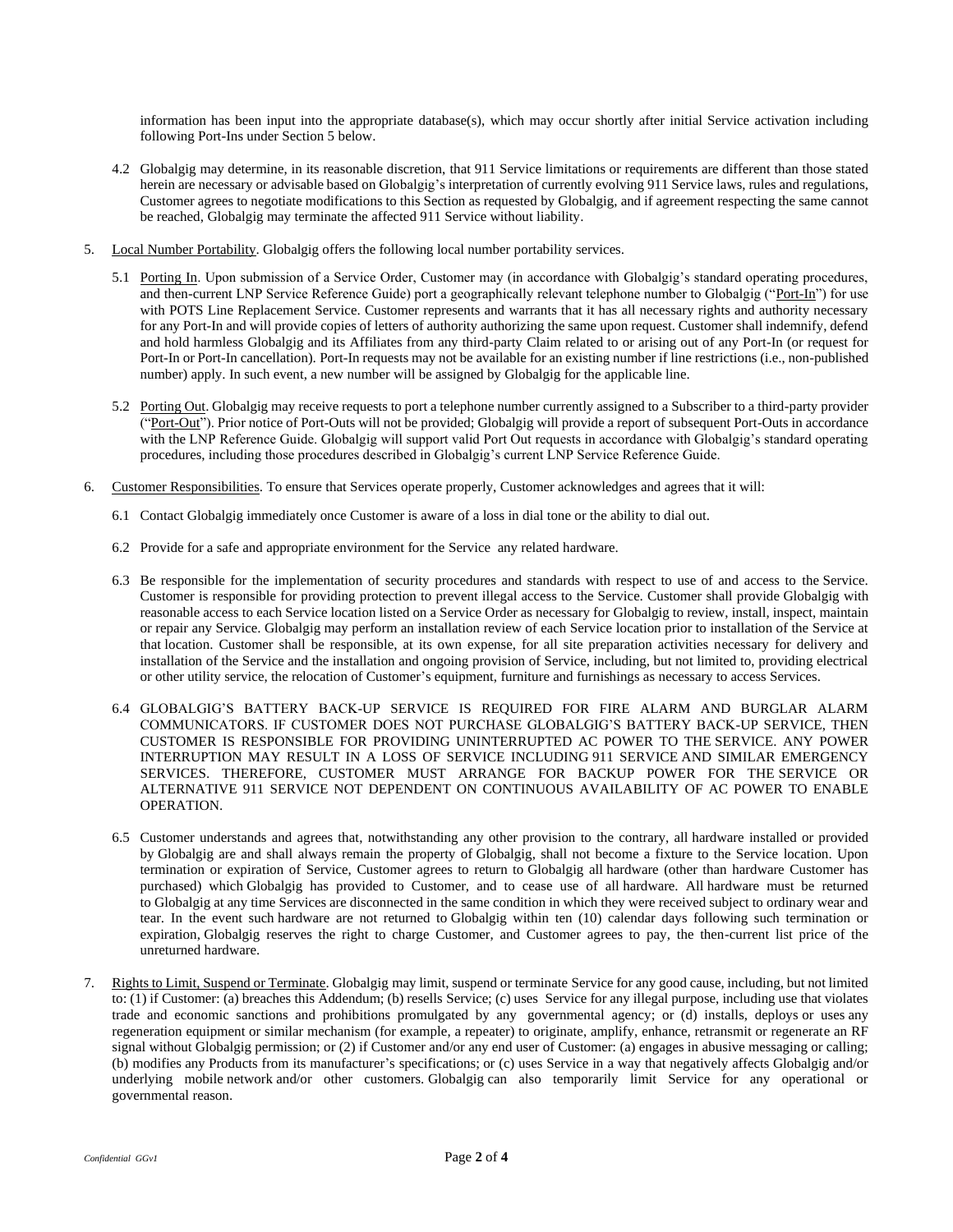## 8. Warranty; Limitation of Liability.

- 8.1 Globalgig agrees to pass through to Customer the manufacturer warranty provided to Globalgig by its third-party hardware vendors in connection with hardware provided and installed by Globalgig to deliver Services to the extent permitted by the terms and conditions of such warranty and this Section 8. THERE ARE NO WARRANTIES, EXPRESS OR IMPLIED, WHICH EXTEND BEYOND THE DESCRIPTION ON THE FACE OF THE MANUFACTURER'S WARRANTY PASSED THROUGH TO CUSTOMER. THERE IS NO EXPRESS OR IMPLIED WARRANTY OF MERCHANTABILITY OR A WARRANTY OF FITNESS FOR A PARTICULAR PURPOSE. ADDITIONALLY, THE MANUFACUTERE'S WARRANTY IS IN LIEU OF ALL OTHER OBLIGATIONS OR LIABILITIES ON THE PART OF GLOBALGIG. Any action for breach of warranty, including but not limited to any implied warranty of merchantability, must be brought within the three (3) months following the end of the warranty period. IN NO CASE SHALL GLOBALGIG BE LIABLE TO ANYONE FOR ANY CONSEQUENTIAL OR INCIDENTAL DAMAGES FOR BREACH OF ANY WARRANTY, EXPRESS OR IMPLIED, EVEN IF THE LOSS OR DAMAGE IS CAUSED BY THE GLOBALGIG'S OWN NEGLIGENCE OR FAULT.
- 8.2 Globalgig shall have no obligation and no warranty will apply to any hardware, or any part thereof, which has been repaired by others, improperly installed, improperly used, abused, altered, damaged, subjected to accident, nuisance, flood, fire, acts of God, or on which any serial numbers have been altered, defaced or removed. Globalgig will not be responsible for any dismantling, reassembly or reinstallation charges.
- 8.3 In case of defect and in order to exercise the warranty, the hardware must be returned to Globalgig, shipping costs prepaid and insured to Globalgig. Globalgig will, in accordance with the applicable warranty, repair or replace any hardware under a warranty without charge to Customer. After repair or replacement, Globalgig assumes the cost of returning the hardware under warranty.
- 8.4 The manufacturer's warranty contains the entire warranty. It is the sole warranty and any prior agreements or representations, whether oral or written, are expressly cancelled. Globalgig neither assumes, nor authorizes any other person purporting to act on its behalf to modify, to change, or to assume for it, any other warranty or liability concerning the hardware.
- 8.5 In no event shall Globalgig be liable for an amount in excess of Globalgig's original selling price of the hardware, for any loss or damage, whether direct, indirect, incidental, consequential, or otherwise arising out of any failure of the hardware. The warranty, as hereinabove set forth, shall not be enlarged, diminished or affected by and no obligation or liability shall arise or grow out of Globalgig's rendering of technical advice or service in connection with Customer's order of the goods furnished hereunder.

## 8.6 GLOBALGIG RECOMMENDS THAT THE ENTIRE SYSTEM BE COMPLETELY TESTED WEEKLY.

- 8.7 Warning: Despite frequent testing, and due to, but not limited to, any or all of the following: criminal tampering, electrical or communications disruption, it is possible for the Service to fail to perform as expected. Globalgig does not represent that the Service may not be compromised or circumvented; or that the Service will prevent any personal injury or property loss by burglary, robbery, fire or otherwise; nor that the Service will in all cases provide adequate warning or protection. A properly installed and maintained alarm may only reduce risk of burglary, robbery, fire or otherwise but it is not insurance or a guarantee that these events will not occur. CONSEQUENTLY, GLOBALGIG SHALL HAVE NO LIABILITY FOR ANY PERSONAL INJURY, PROPERTY DAMAGE, OR OTHER LOSS BASED ON A CLAIM THE SERVICE FAILED TO GIVE WARNING. Therefore, Customer shall take any and all precautions necessary for safety including, but not limited to, fleeing the premises and calling police or fire department, in order to mitigate the possibilities of harm and/or damage.
- 8.8 Globalgig is not an insurer of either the property or safety of anyone and limits its liability for any loss or damage including incidental or consequential damages to Globalgig's original selling price of the hardware regardless of the cause of such loss or damage.
- 8.9 Some states do not allow limitations on how long an implied warranty lasts or do not allow the exclusion or limitation of incidental or consequential damages or differentiate in their treatment of limitations of liability for ordinary or gross negligence, so the above limitations or exclusions may not apply to Customer. The warranty gives Customer specific legal rights and Customer may also have other rights which vary from state to state.
- 9. 911 Service Advisory and Specific Limitation of Liability. Customer is advised that, like any telephony application, Service will provide 911 functionality to Customer for use provided that: (1) 911 functionality is available in the PSAP area serving Customer's location where the Service will be deployed; (2) Customer has properly configured its PBX and associated equipment to properly route calls to and from individual DIODs within the physical site served by Customer's telephony equipment; and (3) Customer ensures that its telephony equipment and IAD are properly maintained and receiving uninterrupted power at all times. The Service is also compatible with standard 911 Service used in areas where the PSAP is not capable of receiving enhancements.
- 10. Indemnity. Customer acknowledges and understands that Globalgig's liability is limited for any Service outage and/or inability to dial 911 from Customer's line or to access emergency service personnel, as set forth in this Addendum. Customer agrees to defend,